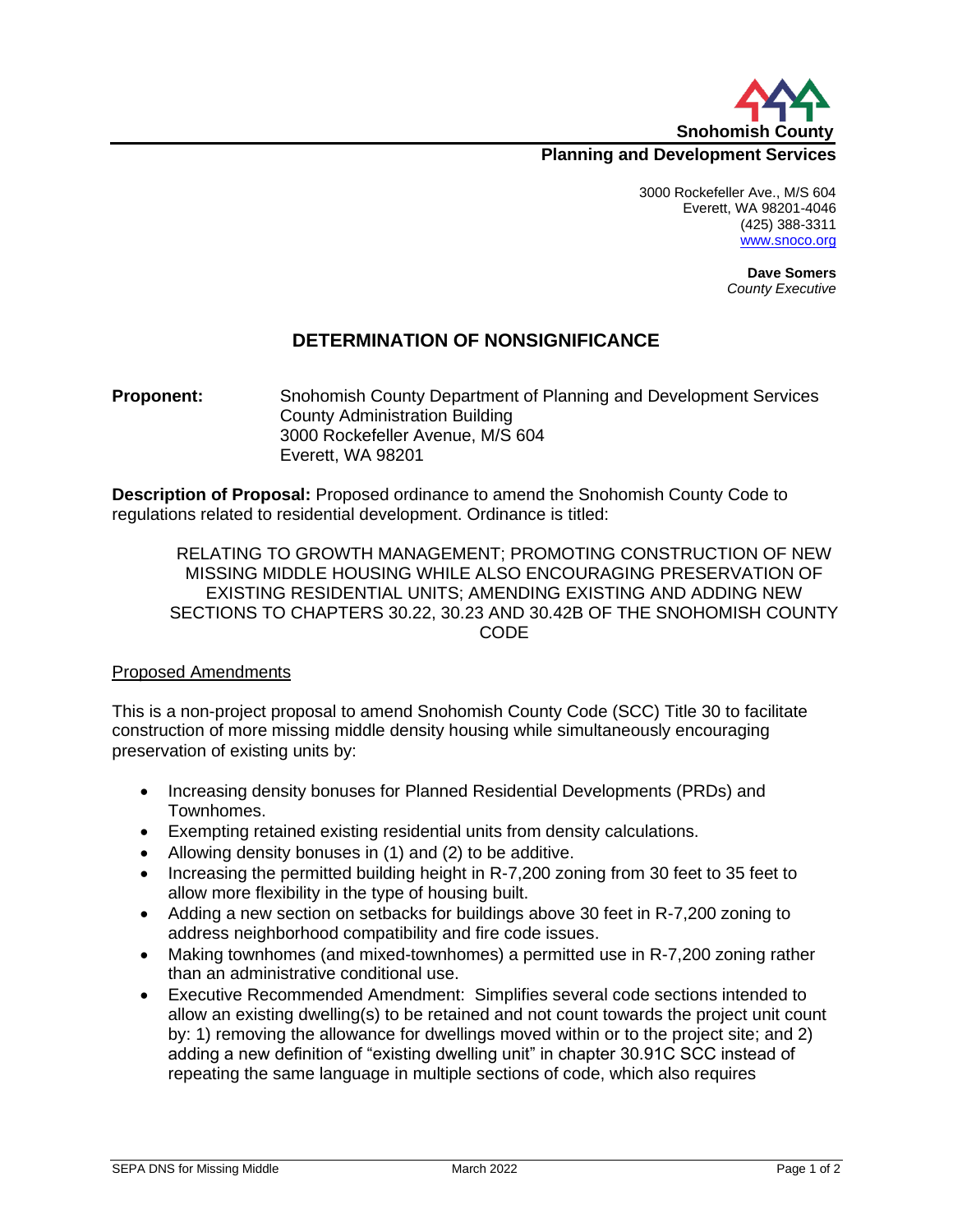amendment to the ordinance title. This amendment also modifies the proposed new SCC 30.23.310 to remove an exception for zero lot line dwellings.

**Lead Agency:** Snohomish County Department of Planning and Development Services

**Threshold Determination**: The lead agency for this proposal has determined that it does not have a probable significant adverse impact on the environment. An environmental impact statement (EIS) **IS NOT** required under RCW 43.21C.030(2)(c). This decision was made after review by Snohomish County of a completed environmental checklist and other information on file with this agency. This information is available for public review upon request.

This DNS is issued under WAC 197-11-340(2); the lead agency will not act on this proposal for 14 days from the date below. Comments must be submitted by April 14, 2022, to the responsible official at the address listed below.

**Appeals:** This DNS together with the subsequent legislative action by the County Council to amend the County Code may be appealed to the Central Puget Sound Growth Management Hearings Board. **THIS DNS MAY BE APPEALED ONLY WHEN SUCH APPEAL IS COMBINED WITH THE APPEAL OF THE UNDERLYING ACTION PURSUANT TO SCC 30.73.100. THE APPEAL MUST BE FILED WITHIN 60 DAYS OF THE PUBLISHED NOTICE OF ACTION ISSUED SUBSEQUENT TO THE FINAL DECISION BY THE COUNTY.** The Notice of Action describing the final decision by the County to pursue or not pursue the proposed action will be published in the County's paper of record. Any appeal must be filed with the Central Puget Sound Growth Management Hearings Board, at PO Box 40953 Olympia WA 98504-0953 within 60 days following publication in the paper, or as otherwise stated in the Notice of Action or provided by law.

| <b>Responsible Official:</b> | David Killingstad                                        |
|------------------------------|----------------------------------------------------------|
| <b>Position/Title:</b>       | Manager, Department of Planning and Development Services |
| <b>Address:</b>              | 3000 Rockefeller Avenue, M/S #604                        |
|                              | Everett, WA 98201-4046                                   |

David Killingstad

David Killingstad, Long Range Planning Division Manager

For further information, contact Ryan Countryman, Snohomish County Council, (425)388.3209 or [ryan.countryman@snoco.org.](mailto:ryan.countryman@snoco.org) Please include your full name and mailing address in any email comments.

**Date Issued**: March 31, 2022 **Date Published**: March 31, 2022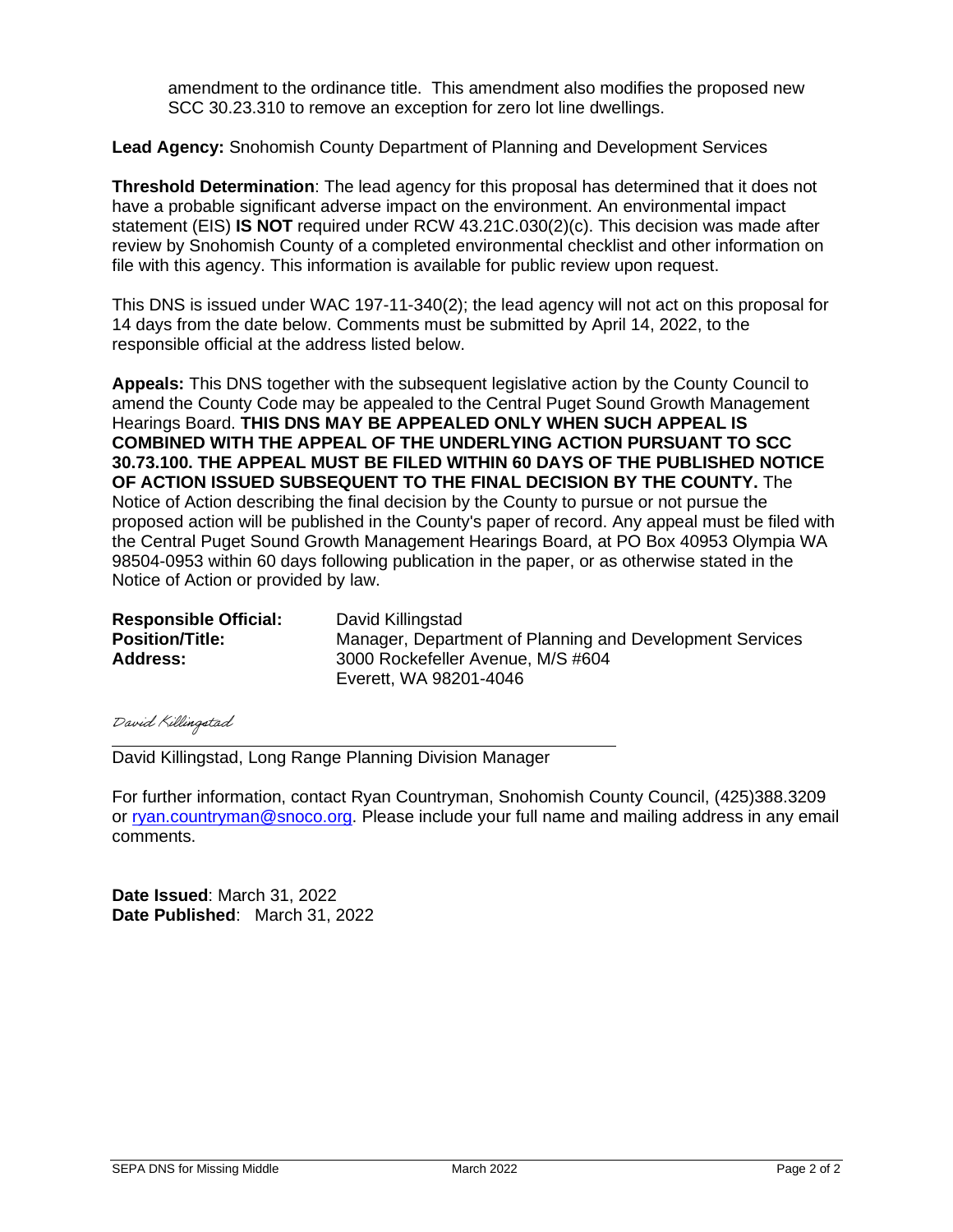

# **SNOHOMISH COUNTY ENVIRONMENTAL CHECKLIST**

## **Purpose of Checklist:**

The State Environmental Policy Act (SEPA), chapter 43.21C RCW, requires all governmental agencies to consider the environmental impacts of a proposal before making decisions. An environmental impact statement (EIS) must be prepared for all proposals with probable significant adverse impacts on the quality of the environment. The purpose of this checklist is to provide information to help identify impacts from the proposal (and to reduce or avoid impacts from the proposal, if it can be done) and to help the agency decide whether an EIS is required.

*This checklist is for a proposed ordinance that would amend the Snohomish County's development regulations regarding housing in certain urban zones. The ordinance would encourage construction of more missing middle density housing and preservation of existing units as part of new development by revising density bonuses and other regulations.*

#### **Use of Checklist for Nonproject Proposals:**

Complete this checklist for nonproject proposals, even though questions may be answered "does not apply." In addition, complete the *SUPPLEMENTAL SHEET FOR NONPROJECT ACTIONS* (part D).

# **A. Background**

1. Name of proposed project:

# *Ordinance titled:* **RELATING TO GROWTH MANAGEMENT; PROMOTING CONSTRUCTION OF NEW MISSING MIDDLE HOUSING WHILE ALSO ENCOURAGING PRESERVATION OF EXISTING RESIDENTIAL UNITS; AMENDING EXISTING SECTIONS IN CHAPTERS 30.22, 30.23 AND 30.42B OF THE SNOHOMISH COUNTY CODE**

2. Name of applicant:

# *Snohomish County Council*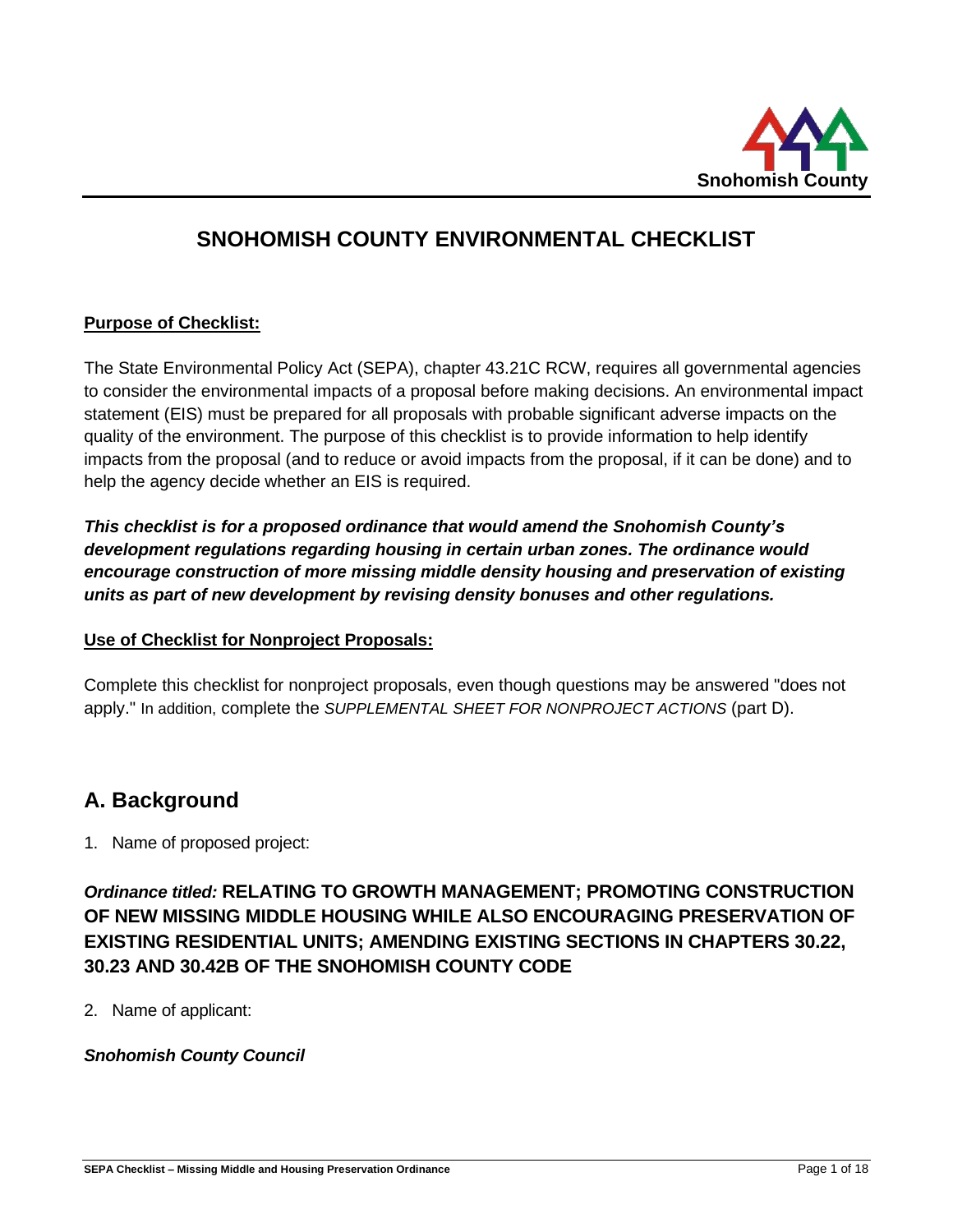3. Address and phone number of applicant and contact person:

*Snohomish County Council c/o Ryan Countryman, Council Staff 3000 Rockefeller Avenue, M/S 609 Everett WA 98201 425-309-6164 Ryan.Countryman@snoco.org*

4. Date checklist prepared:

*January 24, 2022, based on recommendations made by the Snohomish County Planning Commission following a public hearing on December 14, 2021. No anticipated significant environmental impacts.*

5. Agency requesting checklist:

#### *Snohomish County Council*

6. Proposed timing or schedule (including phasing, if applicable):

## *County Council consideration of amendments based on the Planning Commission recommendation is likely to occur in April 2022.*

7. Do you have any plans for future additions, expansion, or further activity related to or connected with this proposal? If yes, explain.

# *There are no plans for further activity directly related to this proposal after adoption. However, regular monitoring of density and housing unit production will take place in the annual Snohomish County Growth Monitoring Reports and periodic Buildable Lands Reports.*

8. List any environmental information you know about that has been prepared, or will be prepared, directly related to this proposal.

#### *Not applicable*

9. Do you know whether applications are pending for governmental approvals of other proposals directly affecting the property covered by your proposal? If yes, explain.

#### *Not applicable*

10. List any government approvals or permits that will be needed for your proposal, if known.

#### *Adoption of proposed ordinance by the County Council following a public hearing.*

11. Give brief, complete description of your proposal, including the proposed uses and the size of the project and site. There are several questions later in this checklist that ask you to describe certain aspects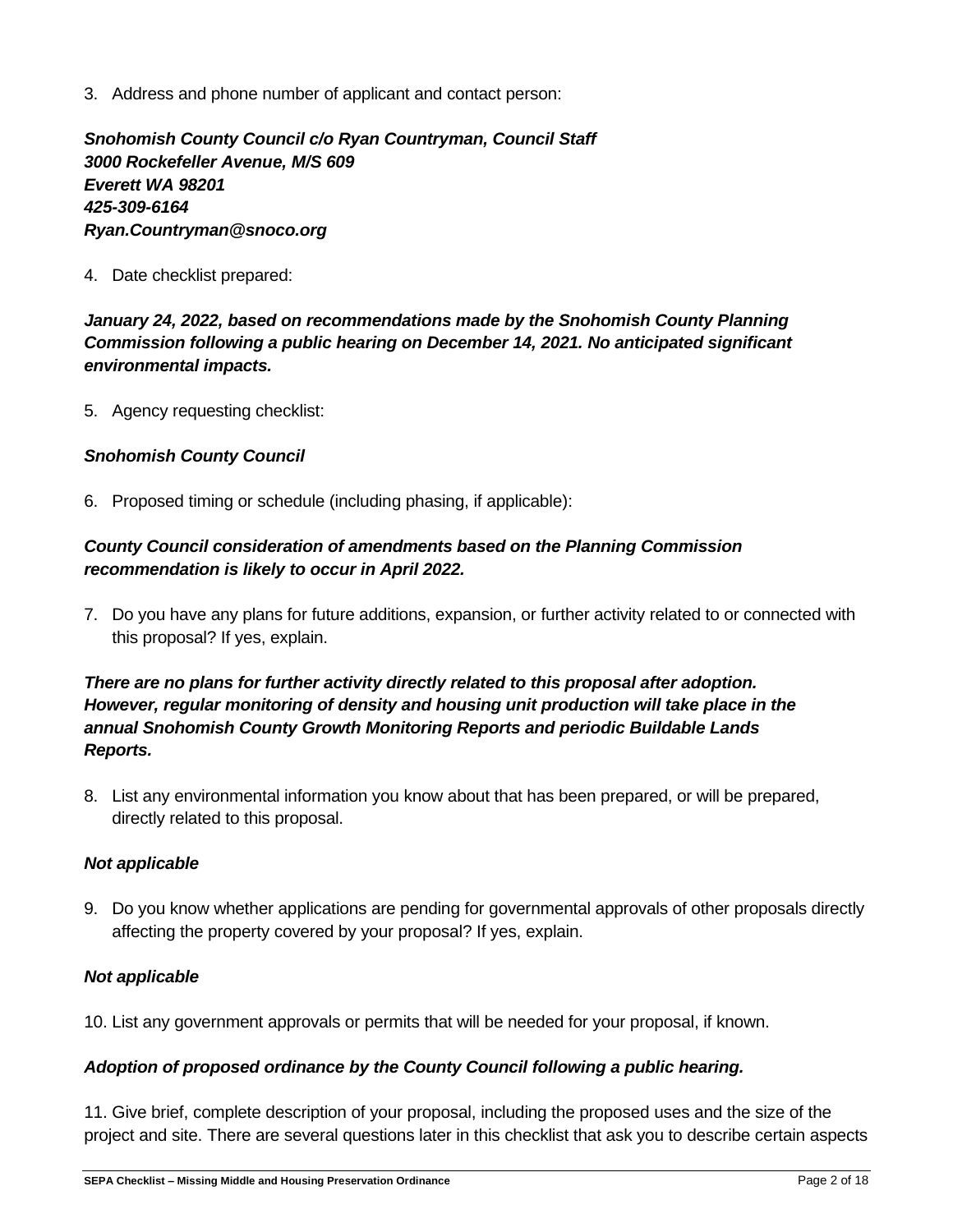of your proposal. You do not need to repeat those answers on this page. (Lead agencies may modify this form to include additional specific information on project description.)

# *The proposed amendments facilitate construction of more missing middle density housing while simultaneously encouraging preservation of existing units by:*

- *1. Increasing density bonuses for Planned Residential Developments (PRDs) and Townhomes;*
- *2. Exempting retained existing residential units from density calculations;*
- *3. Allowing density bonuses in (1) and (2) to be additive;*
- *4. Increasing the permitted building height in R-7,200 zoning from 30 feet to 35 feet to allow more flexibility in the type of housing built;*
- *5. Adding a new section on setbacks for buildings above 30 feet in R-7,200 zoning to address neighborhood compatibility and fire code issues; and*
- *6. Making townhomes (and mixed-townhomes) a permitted use in R-7,200 zoning rather than an administrative conditional use.*
- 12. Location of the proposal. Give sufficient information for a person to understand the precise location of your proposed project, including a street address, if any, and section, township, and range, if known. If a proposal would occur over a range of area, provide the range or boundaries of the site(s). Provide a legal description, site plan, vicinity map, and topographic map, if reasonably available. While you should submit any plans required by the agency, you are not required to duplicate maps or detailed plans submitted with any permit applications related to this checklist.

*The proposal would affect urban residential and commercial zones in unincorporated Snohomish County as defined by [Snohomish County Code 30.21.020,](https://snohomish.county.codes/SCC/30.21.020) with the exception of Urban Center zoning which would not be affected. These zones occur inside Urban Growth Areas.*

# **B. Environmental Elements**

- **1. Earth**
	- a. General description of the site: Flat, rolling, hilly, steep slopes, mountainous, other \_\_*Varies*\_\_\_

# *The potentially affected areas in unincorporated Snohomish County contain a wide variety of landforms.*

b. What is the steepest slope on the site (approximate percent slope)?

# *Varies, although existing regulations would normally prohibit placement of housing units in areas with greater than 33% slope.*

c. What general types of soils are found on the site (for example, clay, sand, gravel, peat, muck)? If you know the classification of agricultural soils, specify them and note any agricultural land of long-term commercial significance and whether the proposal results in removing any of these soils.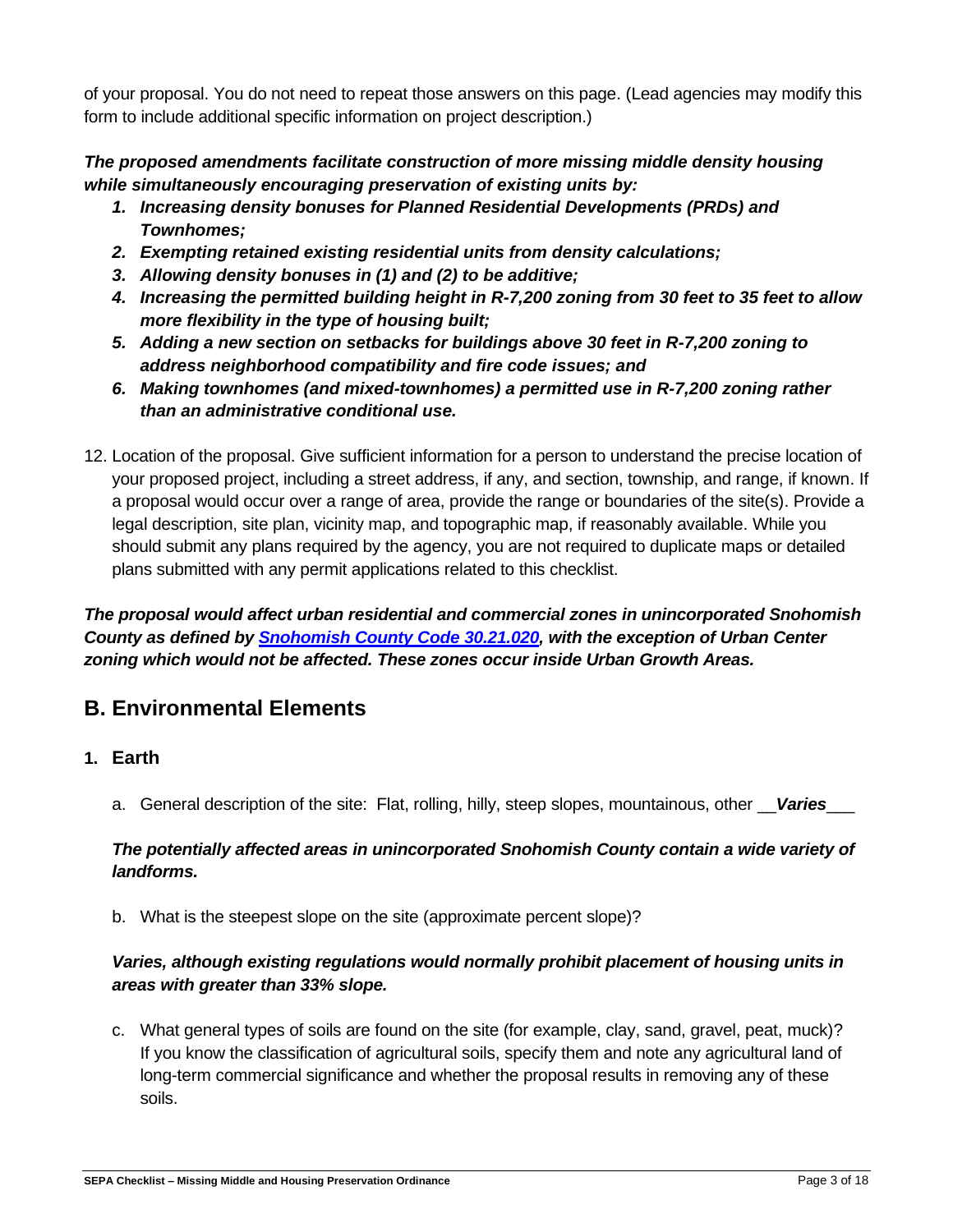*Soil types vary and are not applicable to this non-project proposal. Existing land disturbing activity and drainage regulations would require specific project proposals to disclose soil types and appropriate construction designs.*

d. Are there surface indications or history of unstable soils in the immediate vicinity? If so, describe.

## *Existing landslide regulations would prevent new housing units in unstable areas.*

e. Describe the purpose, type, total area, and approximate quantities and total affected area of any filling, excavation, and grading proposed. Indicate source of fill.

# *Not applicable to this non-project proposal. Project level review would address grading through existing land disturbing activity regulations.*

f. Could erosion occur as a result of clearing, construction, or use? If so, generally describe.

# *Not applicable to this non-project proposal. Project level review would address erosion through existing land disturbing activity and drainage regulations.*

g. About what percent of the site will be covered with impervious surfaces after project construction (for example, asphalt or buildings)?

# *Not applicable to this non-project proposal. Lot coverage regulations, including those in [SCC](https://snohomish.county.codes/SCC/30.23.032)  [30.23..032](https://snohomish.county.codes/SCC/30.23.032) and other applicable sections would remain in effect.*

h. Proposed measures to reduce or control erosion, or other impacts to the earth, if any:

# *Not applicable to these non-project code amendments; however, existing regulations for drainage and land disturbing activities would apply during project-level review.*

# **2. Air**

a. What types of emissions to the air would result from the proposal during construction, operation, and maintenance when the project is completed? If any, generally describe and give approximate quantities if known.

#### *Not Applicable*

b. Are there any off-site sources of emissions or odor that may affect your proposal? If so, generally describe.

#### *Not Applicable*

c. Proposed measures to reduce or control emissions or other impacts to air, if any:

#### *Not Applicable*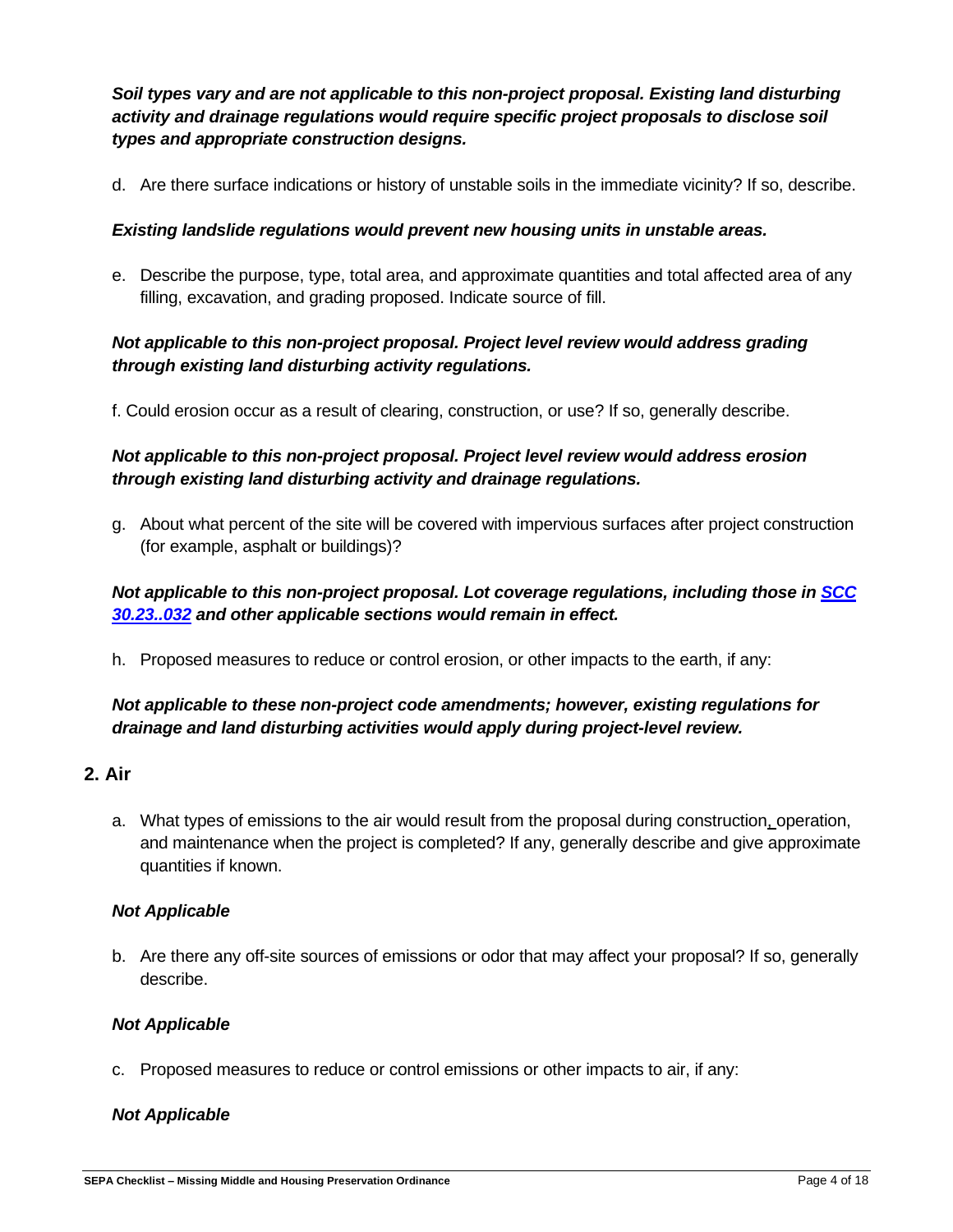## **3. Water**

- a. Surface Water:
	- 1) Is there any surface water body on or in the immediate vicinity of the site (including year-round and seasonal streams, saltwater, lakes, ponds, wetlands)? If yes, describe type and provide names. If appropriate, state what stream or river it flows into.

## *Not applicable to the proposed non-project code amendments. At a project level, existing shoreline management and critical areas regulations would apply to protect streams and water bodies.*

2) Will the project require any work over, in, or adjacent to (within 200 feet) the described waters? If yes, please describe and attach available plans.

# *Not applicable to the proposed non-project code amendments. During project-level review, existing shoreline and critical areas regulations would generally prohibit such work.*

3) Estimate the amount of fill and dredge material that would be placed in or removed from surface water or wetlands and indicate the area of the site that would be affected. Indicate the source of fill material.

#### *Not Applicable*

4) Will the proposal require surface water withdrawals or diversions? Give general description, purpose, and approximate quantities if known.

# *Not applicable to the proposed non-project code amendments, although it is worth noting that Snohomish County requires all urban development to connect to a municipal water purveyor so there would be no surface water withdrawals.*

5) Does the proposal lie within a 100-year floodplain? If so, note location on the site plan.

## *Not applicable to this non-project proposal. Existing flood hazard regulations would prevent construction of new housing in the floodplain.*

6) Does the proposal involve any discharges of waste materials to surface waters? If so, describe the type of waste and anticipated volume of discharge.

#### *Not Applicable*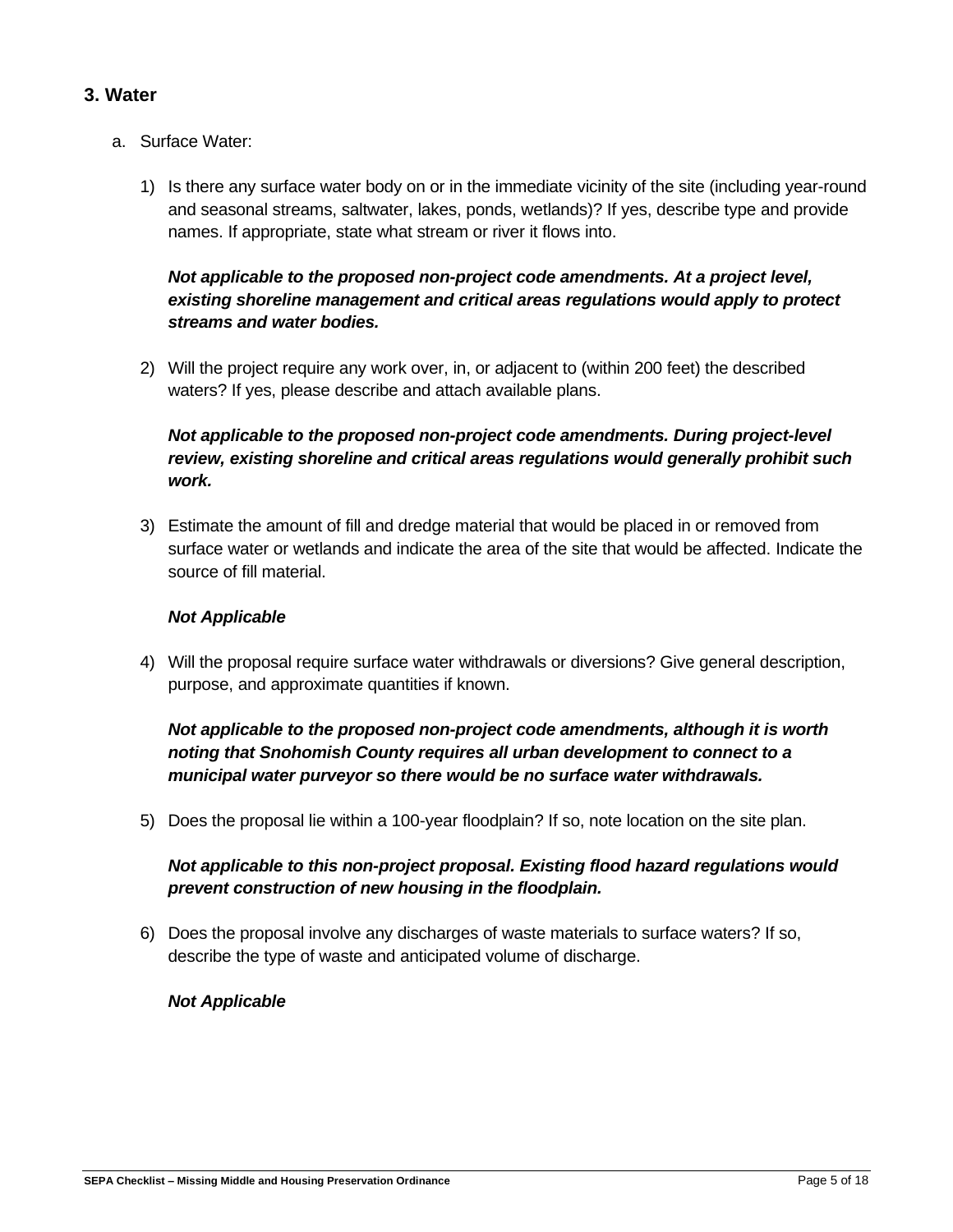- b. Ground Water:
	- 1) Will groundwater be withdrawn from a well for drinking water or other purposes? If so, give a general description of the well, proposed uses and approximate quantities withdrawn from the well. Will water be discharged to groundwater? Give general description, purpose, and approximate quantities if known.

## *Not applicable to this non-project code amendment. No groundwater would be used because project level review would require connection to a municipal water provider.*

2) Describe waste material that will be discharged into the ground from septic tanks or other sources, if any (for example: Domestic sewage; industrial, containing the following chemicals. . .; agricultural; etc.). Describe the general size of the system, the number of such systems, the number of houses to be served (if applicable), or the number of animals or humans the system(s) are expected to serve.

# *Not applicable to this non-project code amendment. All urban development that could make use of the proposed amendment would be required to connect to sanitary sewers by other exiting regulations.*

- c. Water runoff (including stormwater):
	- 1) Describe the source of runoff (including storm water) and method of collection and disposal, if any (include quantities, if known). Where will this water flow? Will this water flow into other waters? If so, describe.
	- 2) Could waste materials enter ground or surface waters? If so, generally describe.
	- 3) Does the proposal alter or otherwise affect drainage patterns in the vicinity of the site? If so, describe.

*Water runoff issues identified in 1-3 above are not applicable to this non-project code amendment. Review for runoff would occur on a case-by-case basis under existing other stormwater and drainage regulations for project proposals that rely on the proposed code amendments.* 

d. Proposed measures to reduce or control surface, ground, and runoff water, and drainage pattern impacts, if any:

*Not applicable to this non-project code amendment. Existing drainage and land disturbing activity regulations would ensure that any projects allowed under the amendments would not have a significant impact.*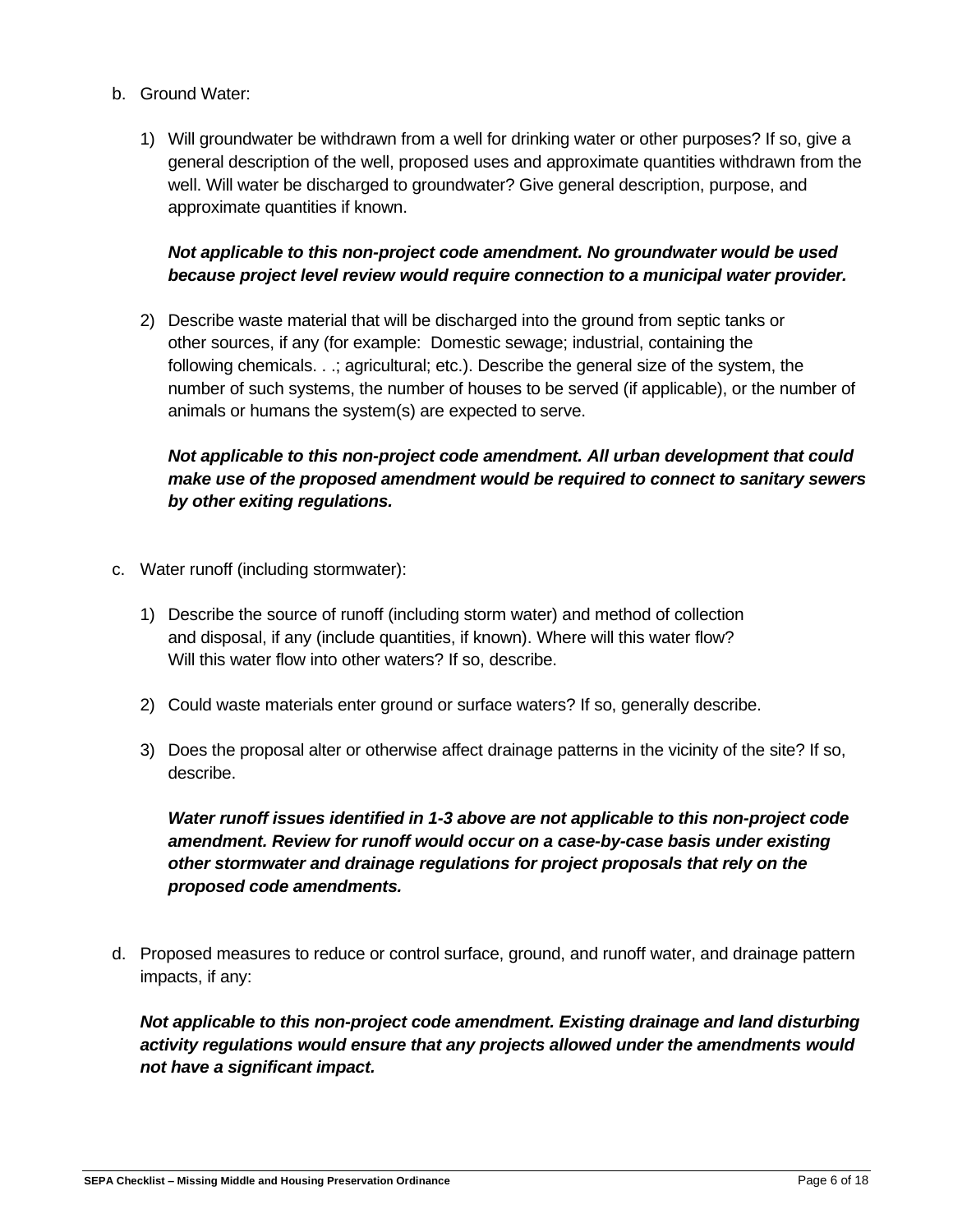# **4. Plants**

- a. Check the types of vegetation found on the site:
- \_\_*X*\_\_ deciduous tree: alder, maple, aspen, other
- \_\_*X*\_\_ evergreen tree: fir, cedar, pine, other
- \_\_*X*\_\_ shrubs
- \_\_*X*\_\_ grass
- \_\_*X*\_\_ pasture
- \_\_*X*\_\_ crop or grain
- \_\_\_\_ orchards, vineyards or other permanent crops.
- wet soil plants: cattail, buttercup, bullrush, skunk cabbage, other
- \_\_\_\_ water plants: water lily, eelgrass, milfoil, other
- \_\_\_\_ other types of vegetation
- b. What kind and amount of vegetation will be removed or altered?

#### *Not applicable to this non-project action.*

c. List threatened and endangered species known to be on or near the site.

## *Not applicable to this non-project action, although any projects proposed using these amendments would be subject to critical areas review which already includes projections for endangered species.*

d. Proposed landscaping, use of native plants, or other measures to preserve or enhance vegetation on the site, if any:

## *Not applicable to this non-project action. Existing landscaping and tree canopy requirements, primarily in Chapter 30.25 SCC would apply during project-level review.*

e. List all noxious weeds and invasive species known to be on or near the site.

#### *Not applicable to this non-project action.*

#### **5. Animals**

a. List any birds and other animals which have been observed on or near the site or are known to be on or near the site. Examples include:

> birds: hawk, heron, eagle, songbirds, other: mammals: deer, bear, elk, beaver, other: fish: bass, salmon, trout, herring, shellfish, other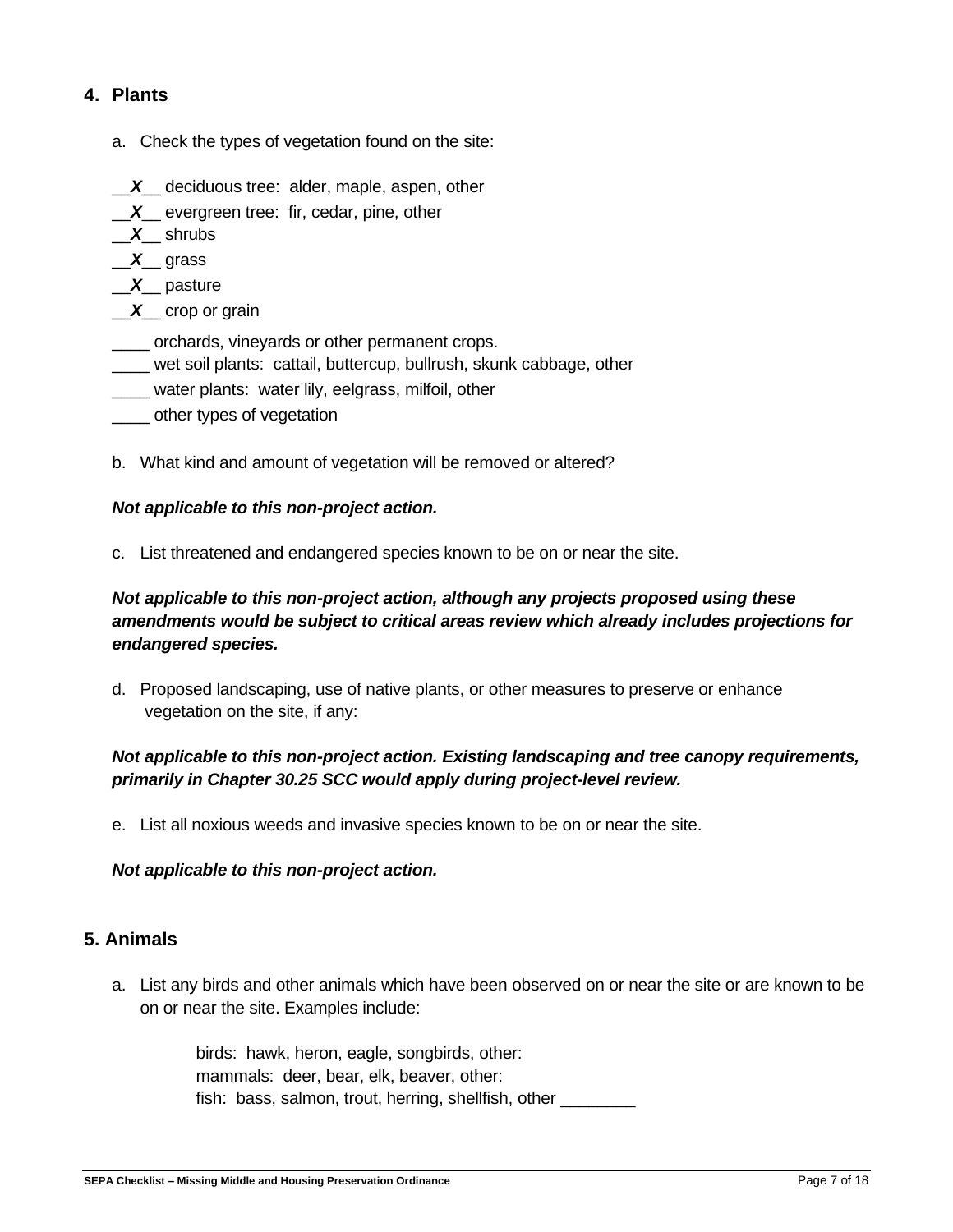*Not applicable to this non-project action. The potentially affected areas include a variety of habitats and animal species. Evaluation of critical and protected animal habitat would occur on a site-specific basis during project-level review.*

b. List any threatened and endangered species known to be on or near the site.

## *Not applicable to this non-project action.*

c. Is the site part of a migration route? If so, explain.

#### *Not applicable to this non-project action.*

d. Proposed measures to preserve or enhance wildlife, if any:

#### *Not applicable to this non-project action.*

e. List any invasive animal species known to be on or near the site.

#### *Not applicable to this non-project action.*

#### **6. Energy and Natural Resources**

a. What kinds of energy (electric, natural gas, oil, wood stove, solar) will be used to meet the completed project's energy needs? Describe whether it will be used for heating, manufacturing, etc.

#### *Not applicable to this non-project action.*

b. Would your project affect the potential use of solar energy by adjacent properties? If so, generally describe.

## *Not applicable to this non-project action. On a project level, the combination of proposed setbacks and existing building heights would ensure that no shading of adjacent solar energy generation would occur.*

c. What kinds of energy conservation features are included in the plans of this proposal? List other proposed measures to reduce or control energy impacts, if any: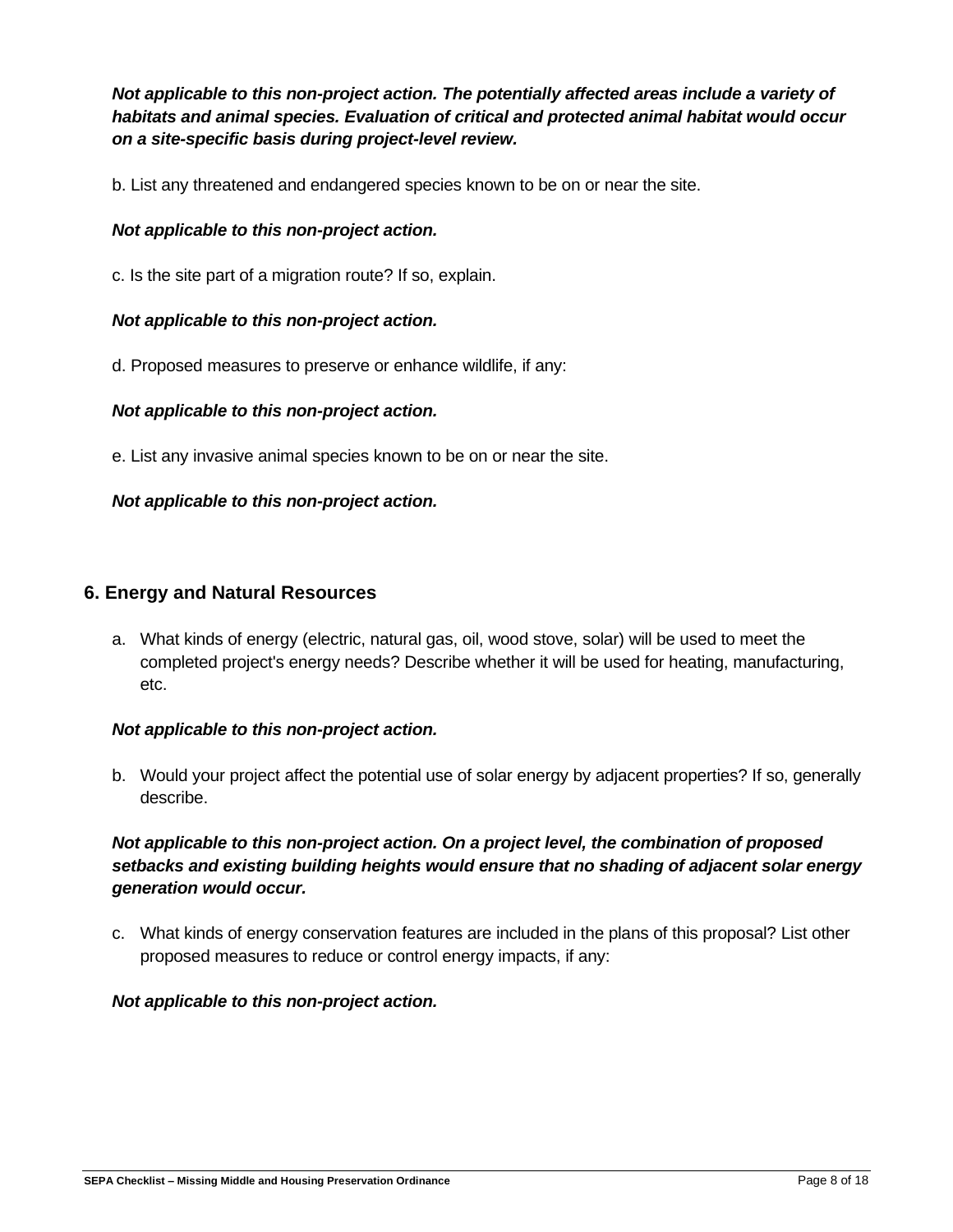## *7. Environmental Health*

a. Are there any environmental health hazards, including exposure to toxic chemicals, risk of fire and explosion, spill, or hazardous waste, that could occur as a result of this proposal? If so, describe.

#### *Not applicable to this non-project action.*

1) Describe any known or possible contamination at the site from present or past uses.

## *Not applicable to this non-project action. In rare instances, project-level review may need to address existing contamination issues under existing regulations.*

2) Describe existing hazardous chemicals/conditions that might affect project development and design. This includes underground hazardous liquid and gas transmission pipelines located within the project area and in the vicinity.

### *Not applicable to this non-project action. Project-level review would address setbacks from pipelines as necessary.*

3) Describe any toxic or hazardous chemicals that might be stored, used, or produced during the project's development or construction, or at any time during the operating life of the project.

#### *Not applicable to this non-project action.*

4) Describe special emergency services that might be required.

#### *Not applicable to this non-project action.*

5) Proposed measures to reduce or control environmental health hazards, if any:

#### *Not applicable to this non-project action.*

- b. Noise
	- 1) What types of noise exist in the area which may affect your project (for example: traffic, equipment, operation, other)?

#### *Not applicable to this non-project action.*

2) What types and levels of noise would be created by or associated with the project on a shortterm or a long-term basis (for example: traffic, construction, operation, other)? Indicate what hours noise would come from the site.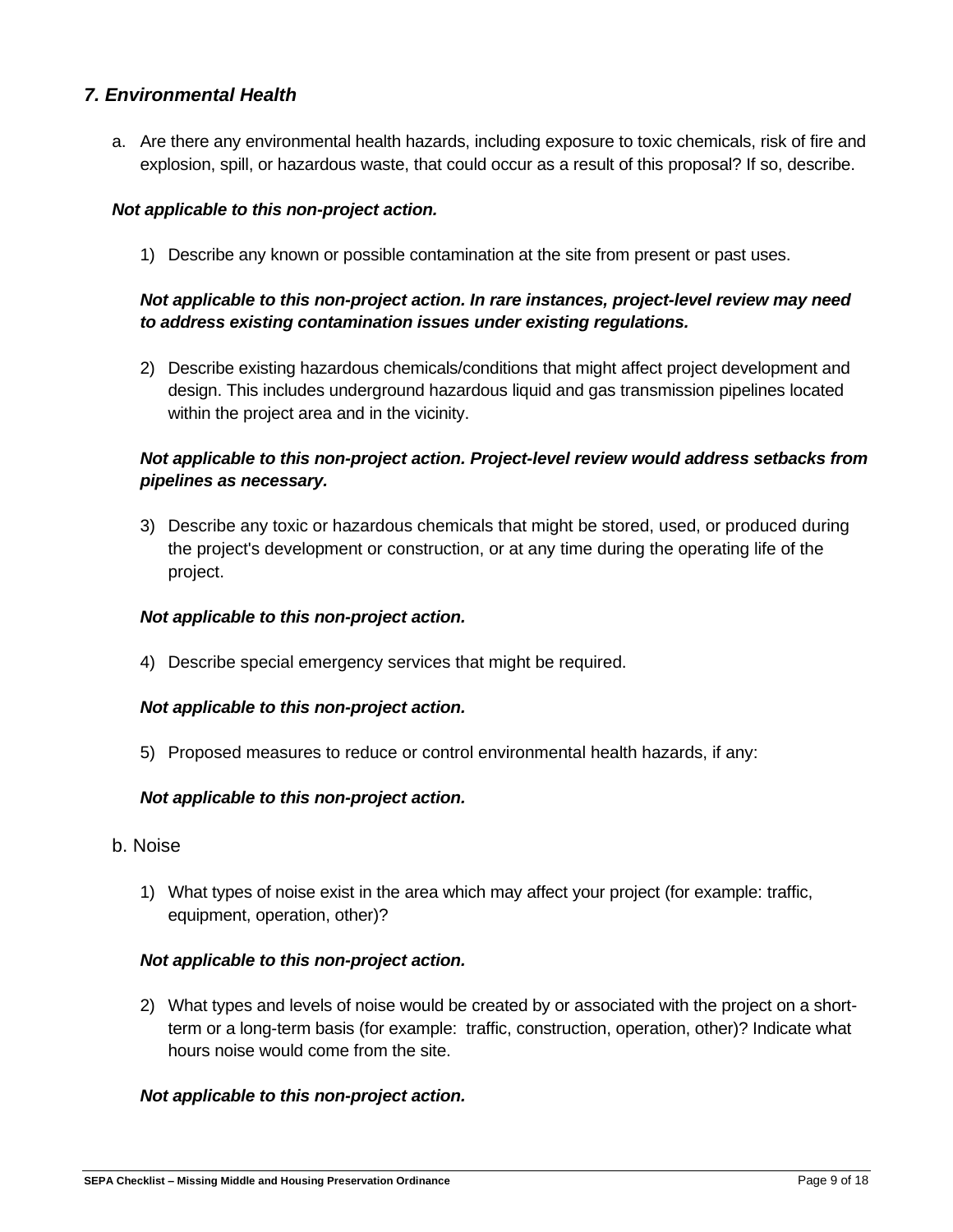3) Proposed measures to reduce or control noise impacts, if any:

## *Not applicable to this non-project action.*

# **8. Land and Shoreline Use**

a. What is the current use of the site and adjacent properties? Will the proposal affect current land uses on nearby or adjacent properties? If so, describe.

# *Not applicable to this non-project action. The proposed amendments would affect densities in areas already designated and zoned for urban residential development. Compliance with existing requirements for urban residential compatibility measures would ensure compatibility with neighboring residences and be determined on a case-by-case basis during project level review.*

b. Has the project site been used as working farmlands or working forest lands? If so, describe. How much agricultural or forest land of long-term commercial significance will be converted to other uses as a result of the proposal, if any? If resource lands have not been designated, how many acres in farmland or forest land tax status will be converted to nonfarm or nonforest use?

# *Not applicable to this non-project action. Unincorporated urban growth areas in Snohomish County do not normally contain farmland or forestland. The one area with an Urban Horticulture designation would be unaffected.*

1) Will the proposal affect or be affected by surrounding working farm or forest land normal business operations, such as oversize equipment access, the application of pesticides, tilling, and harvesting? If so, how:

#### *Not applicable to this non-project action.*

c. Describe any structures on the site.

# *Not applicable to this non-project action. Project proposals could take advantage of a new proposed density bonus for retaining existing residential units as part of new development.*

d. Will any structures be demolished? If so, what?

#### *Not applicable to this non-project action.*

e. What is the current zoning classification of the site?

*This non-project action would primarily affect urban residential zones as defined in [Snohomish County Code 30.21.020.](https://snohomish.county.codes/SCC/30.21.020) It would also allow higher densities of Planned Residential Developments (PRDs) in urban commercial zones that allow PRD housing.*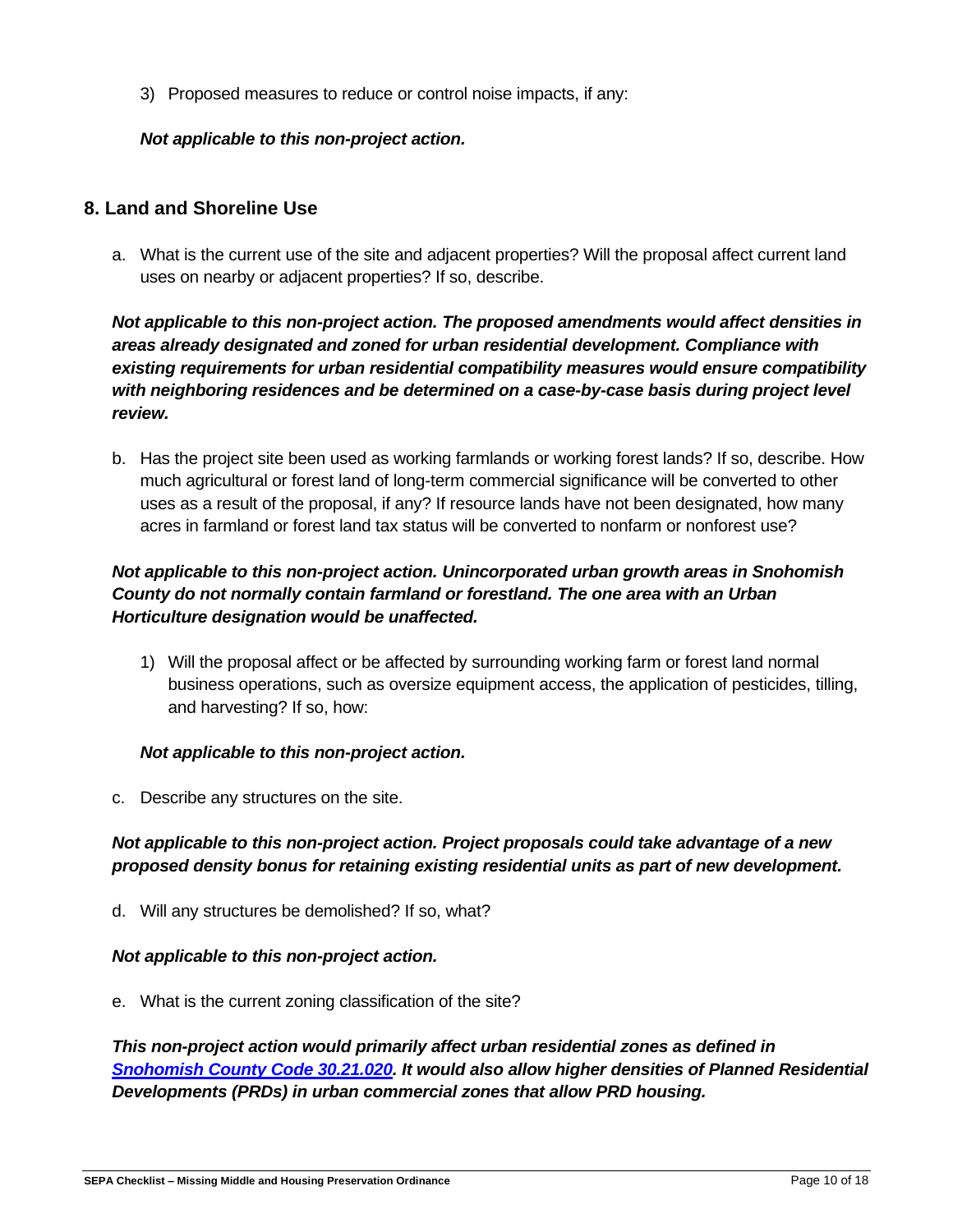f. What is the current comprehensive plan designation of the site?

# *This non-project action would primarily affect sites Urban (Low, Medium, or High) Density Residential designations as well as designated as Urban Commercial.*

g. If applicable, what is the current shoreline master program designation of the site?

# *Not applicable to this non-project action. Project level review would include compliance with the existing Snohomish County Shoreline Master Program when applicable.*

h. Has any part of the site been classified as a critical area by the city or county? If so, specify.

# *Not applicable to this non-project action. Critical area regulations would apply to any future project proposals.*

i. Approximately how many people would reside or work in the completed project?

*Not applicable to this non-project action. The number of housing units created and preserved would be part of project-level review. If adoption takes place far enough in advance of the periodic comprehensive plan update due in 2024, then the land capacity analysis for the 2024 Update could include observed densities from new project proposals.* 

j. Approximately how many people would the completed project displace?

#### *Not applicable to this non-project action.*

k. Proposed measures to avoid or reduce displacement impacts, if any:

## *Not applicable to this non-project action. By granting a density bonus for retained units, this proposal attempts to reduce the amount of displacement caused by redevelopment.*

L. Proposed measures to ensure the proposal is compatible with existing and projected land uses and plans, if any:

# *Not applicable to this non-project action. Project-level review would ensure compliance with residential compatibility standards in SCC 30.23A.*

m. Proposed measures to reduce or control impacts to agricultural and forest lands of long-term commercial significance, if any: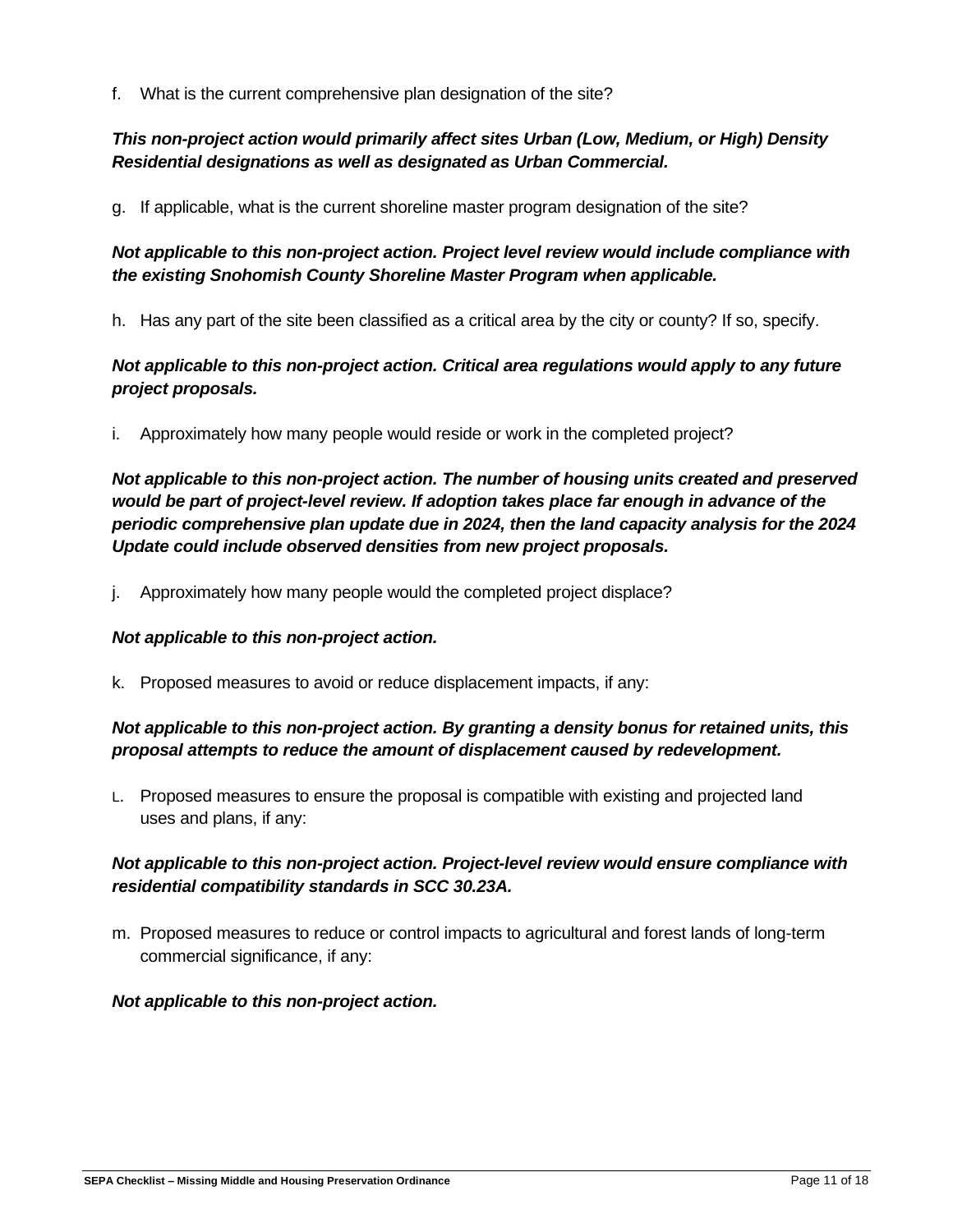# **9. Housing**

a. Approximately how many units would be provided, if any? Indicate whether high, middle, or lowincome housing.

## *Not applicable to this non-project action. By encouraging higher densities of new construction, this ordinance would generally help provide more low- and middle- income housing than might otherwise take place.*

b. Approximately how many units, if any, would be eliminated? Indicate whether high, middle, or lowincome housing.

# *The proposed code amendments would directly not result in elimination of any housing. They include specific provisions encouraging the preservation of existing units. Such retained units would generally be more affordable than new units added to the site.*

c. Proposed measures to reduce or control housing impacts, if any:

#### *Not applicable to this non-project action.*

#### **10. Aesthetics**

a. What is the tallest height of any proposed structure(s), not including antennas; what is the principal exterior building material(s) proposed?

## *Not applicable to this non-project action. It is worth noting that the proposal includes an increase to the maximum building height in the R-7200 zone from 30-feet to 35-feet.*

b. What views in the immediate vicinity would be altered or obstructed?

#### *Not applicable to this non-project action.*

c. Proposed measures to reduce or control aesthetic impacts, if any:

## *Not applicable to this non-project action. For projects proposing height greater than 30-feet in R-7200 zoning, increased building setbacks would help mitigate the impact on views.*

# **11. Light and Glare**

a. What type of light or glare will the proposal produce? What time of day would it mainly occur?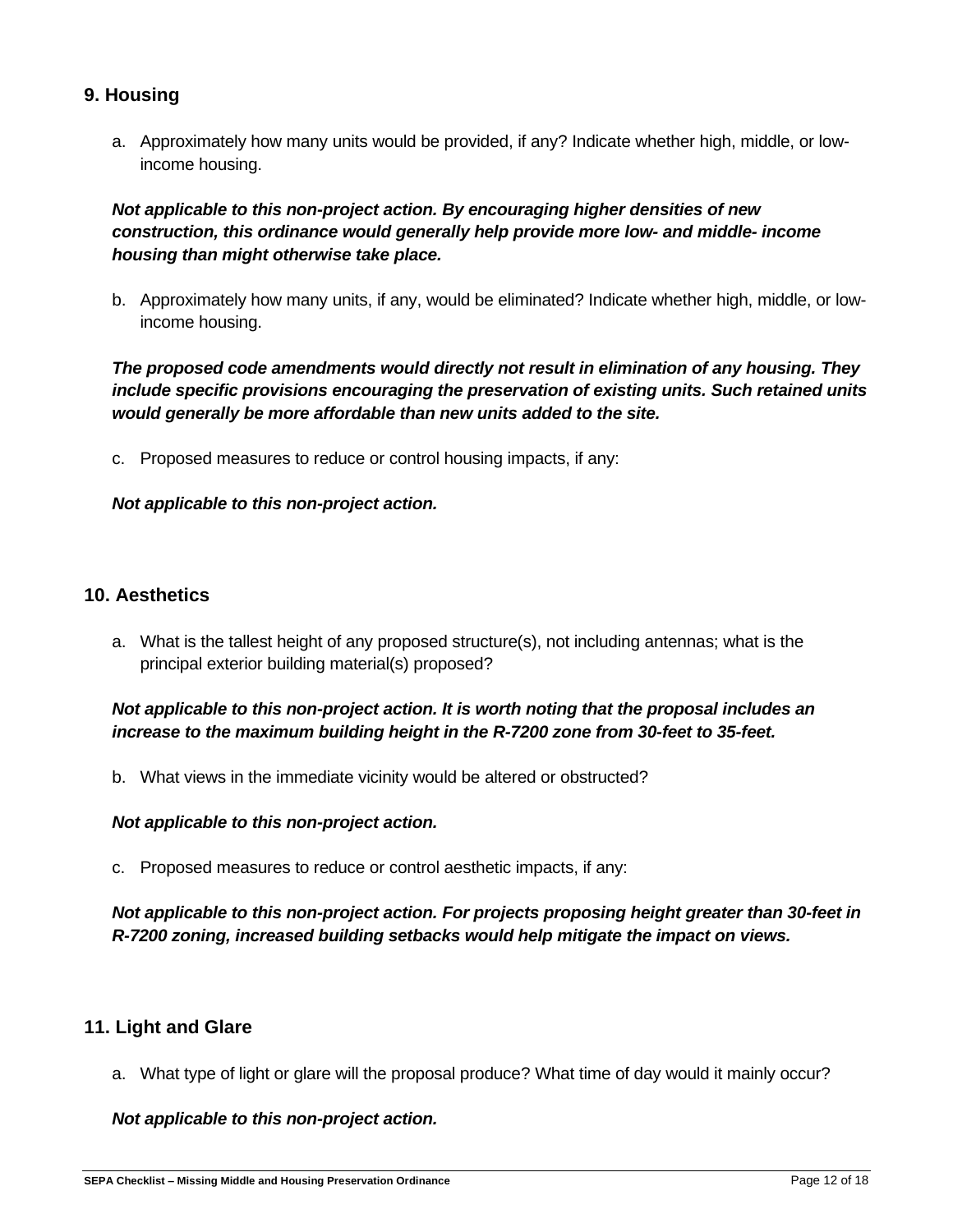b. Could light or glare from the finished project be a safety hazard or interfere with views?

## *Not applicable to this non-project action.*

c. What existing off-site sources of light or glare may affect your proposal?

### *Not applicable to this non-project action.*

d. Proposed measures to reduce or control light and glare impacts, if any:

## *Not applicable to this non-project action.*

# *12. Recreation*

a. What designated and informal recreational opportunities are in the immediate vicinity?

#### *Not applicable to this non-project action.*

b. Would the proposed project displace any existing recreational uses? If so, describe.

#### *Not applicable to this non-project action.*

c. Proposed measures to reduce or control impacts on recreation, including recreation opportunities to be provided by the project or applicant, if any: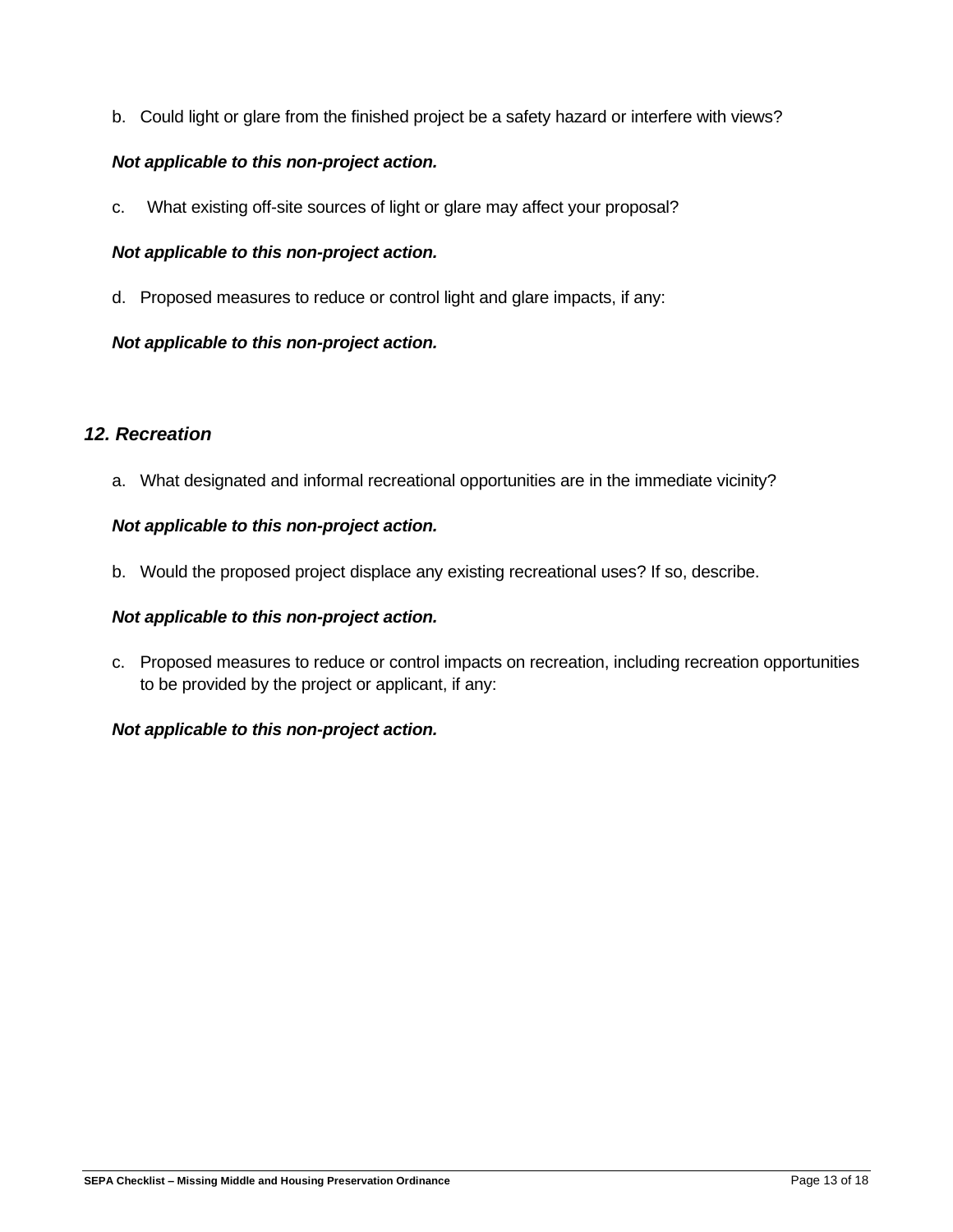# **13. Historic and cultural preservation**

a. Are there any buildings, structures, or sites, located on or near the site that are over 45 years old listed in or eligible for listing in national, state, or local preservation registers? If so, specifically describe.

#### *Not applicable to this non-project action.*

b. Are there any landmarks, features, or other evidence of Indian or historic use or occupation? This may include human burials or old cemeteries. Are there any material evidence, artifacts, or areas of cultural importance on or near the site? Please list any professional studies conducted at the site to identify such resources.

#### *Not applicable to this non-project action.*

c. Describe the methods used to assess the potential impacts to cultural and historic resources on or near the project site. Examples include consultation with tribes and the department of archeology and historic preservation, archaeological surveys, historic maps, GIS data, etc.

#### *Not applicable to this non-project action.*

d. Proposed measures to avoid, minimize, or compensate for loss, changes to, and disturbance to resources. Please include plans for the above and any permits that may be required.

*Not applicable to this non-project action. During project-level review, county staff evaluate sites for potential cultural resources using the Department of Historic Preservation's Wisaard system. The ordinance also encourages retention of existing housing on site by granting a density bonus for retained units.*

# **14. Transportation**

a. Identify public streets and highways serving the site or affected geographic area and describe proposed access to the existing street system. Show on site plans, if any.

#### *Not applicable to this non-project action.*

b. Is the site or affected geographic area currently served by public transit? If so, generally describe. If not, what is the approximate distance to the nearest transit stop?

*Not applicable to this non-project action, although most of the unincorporated urban areas in Snohomish County are within areas served by transit.*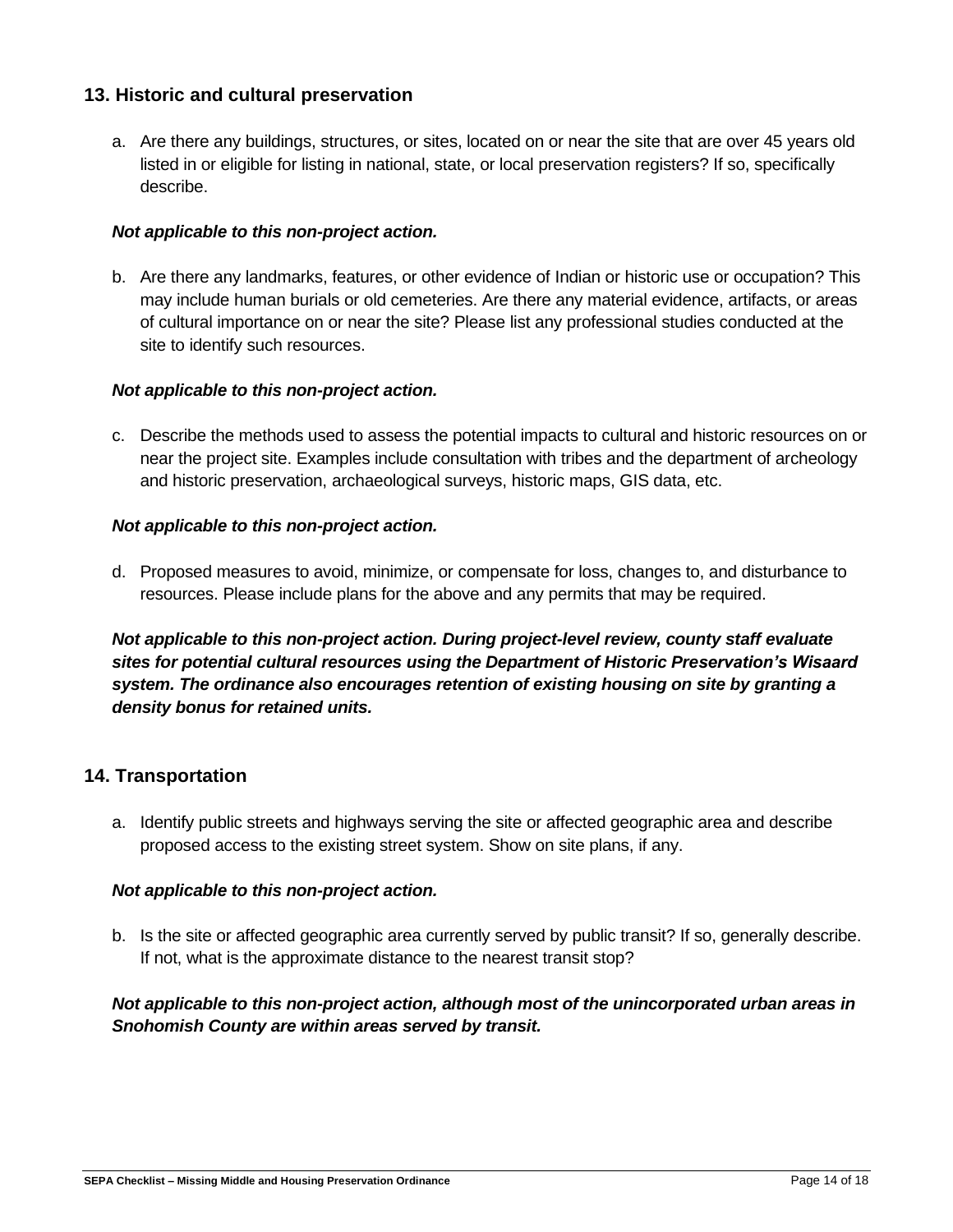c. How many additional parking spaces would the completed project or non-project proposal have? How many would the project or proposal eliminate?

## *Not applicable to this non-project action. Project-level review would ensure compliance with parking regulations in [Snohomish County Code 30.26.030.](https://snohomish.county.codes/SCC/30.26.030)*

d. Will the proposal require any new or improvements to existing roads, streets, pedestrian, bicycle or state transportation facilities, not including driveways? If so, generally describe (indicate whether public or private).

#### *Not applicable to this non-project action.*

e. Will the project or proposal use (or occur in the immediate vicinity of) water, rail, or air transportation? If so, generally describe.

#### *Not applicable to this non-project action.*

f. How many vehicular trips per day would be generated by the completed project or proposal? If known, indicate when peak volumes would occur and what percentage of the volume would be trucks (such as commercial and nonpassenger vehicles). What data or transportation models were used to make these estimates?

#### *Not applicable to this non-project action.*

g. Will the proposal interfere with, affect or be affected by the movement of agricultural and forest products on roads or streets in the area? If so, generally describe.

#### *Not applicable to this non-project action.*

h. Proposed measures to reduce or control transportation impacts, if any:

*Not applicable to this non-project action. Project-level review would include imposition of traffic-impact fees. Depending on circumstances, project level reviews sometimes result in a requirement to complete off-site improvements to help address transportation impacts.* 

#### **15. Public Services**

a. Would the project result in an increased need for public services (for example: fire protection, police protection, public transit, health care, schools, other)? If so, generally describe.

*Not applicable to this non-project action. Demand for public services is addressed separately through the programmatic SEPA evaluation of growth during period comprehensive plan updates.*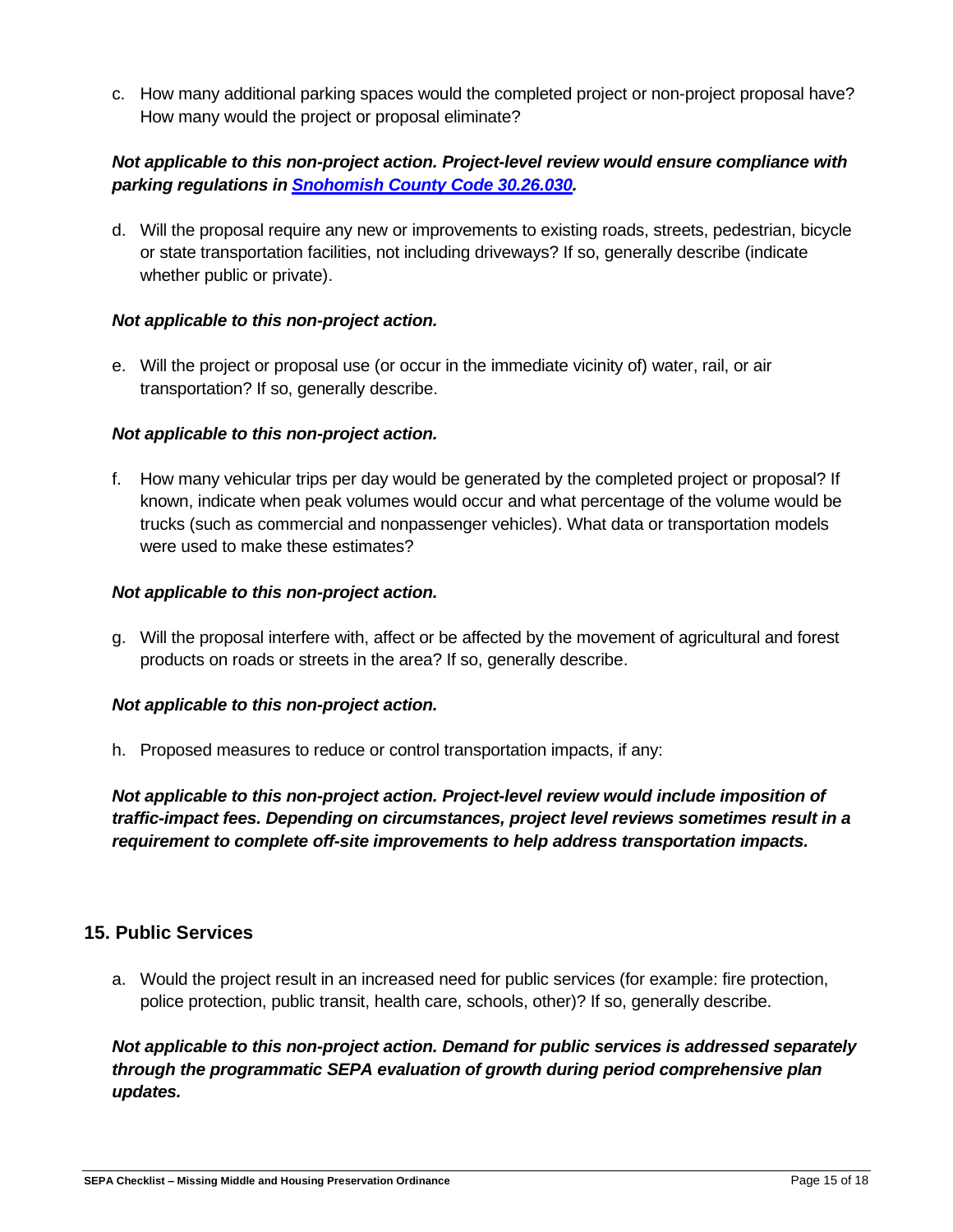b. Proposed measures to reduce or control direct impacts on public services, if any.

#### *Not applicable to this non-project action.*

## **16. Utilities**

a. Circle utilities currently available at the site: electricity, natural gas, water, refuse service, telephone, sanitary sewer, septic system, other \_\_\_\_\_\_\_\_\_\_\_

# *Not applicable to this non-project action. Project-level review would include confirmation that the required utilities are available.*

b. Describe the utilities that are proposed for the project, the utility providing the service, and the general construction activities on the site or in the immediate vicinity which might be needed.

## *Not applicable to this non-project action.*

# **C. Signature**

The above answers are true and complete to the best of my knowledge. I understand that the lead agency is relying on them to make its decision.

Rym Commy Signature:

Name of signee: Ryan Countryman

Position and Agency/Organization: Senior Legislative Analyst, Snohomish County Council Staff

Date Submitted: January 24, 2022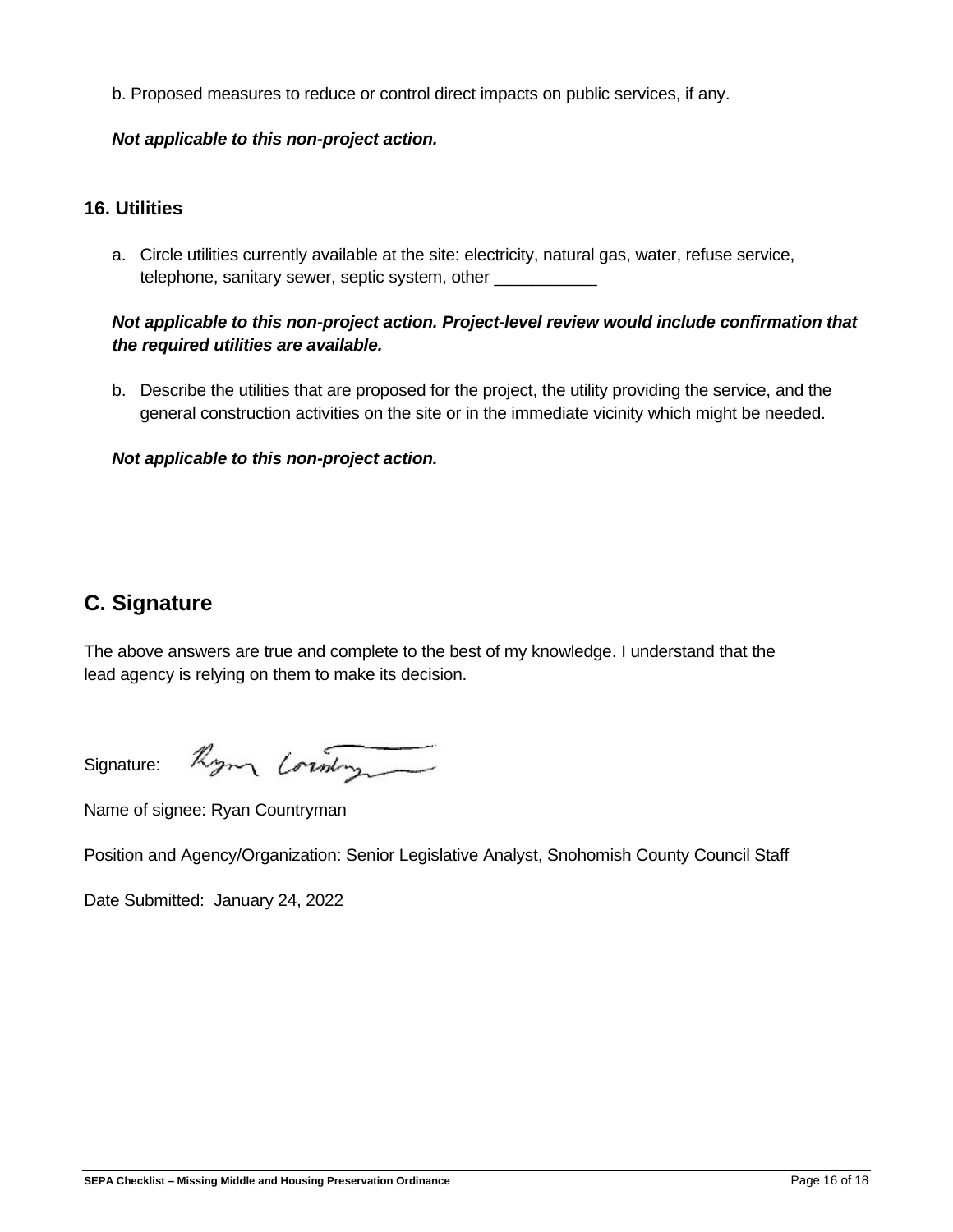# **OPTIONAL**

# **D. Supplemental sheet for non-project actions**

Because these questions are very general, it may be helpful to read them in conjunction with the list of the elements of the environment.

When answering these questions, be aware of the extent the proposal, or the types of activities likely to result from the proposal, would affect the item at a greater intensity or at a faster rate than if the proposal were not implemented. Respond briefly and in general terms.

1. How would the proposal be likely to increase discharge to water; emissions to air; production, storage, or release of toxic or hazardous substances; or production of noise?

*This non-project action may result in a small general increase in the listed impacts in proportion to its very small potential impact on population growth.* 

Proposed measures to avoid or reduce such increases are:

# *Existing protections such as for critical areas and noise regulations would be applied during project-level development review.*

2. How would the proposal be likely to affect plants, animals, fish, or marine life?

*It is unlikely that there would be any significant impact on plants, animals, fish, or marine life. Project level review would include ensuring compliance with existing critical area regulations and other requirements to project plants, animals, fish and other marine life.* 

Proposed measures to protect or conserve plants, animals, fish, or marine life are:

# *Not applicable to this non-project action. Existing critical area regulations would apply during project-level review and would help ensure adequate protection and mitigation.*

3. How would the proposal be likely to deplete energy or natural resources?

*The effect on energy and natural resources would be roughly proportionate to the overall contribution to population growth. By encouraging higher densities in urban growth areas, the proposal may help reduce future per-capita demand slightly.* 

Proposed measures to protect or conserve energy and natural resources are:

*Not applicable to this non-project action. Energy and other resource conservation is addressed in a programmatic manner during environmental review for period comprehensive plan updates. The last programmatic review was in 2015. Since then, new energy standards have been adopted in the building code. The next programmatic review is due in 2024.*